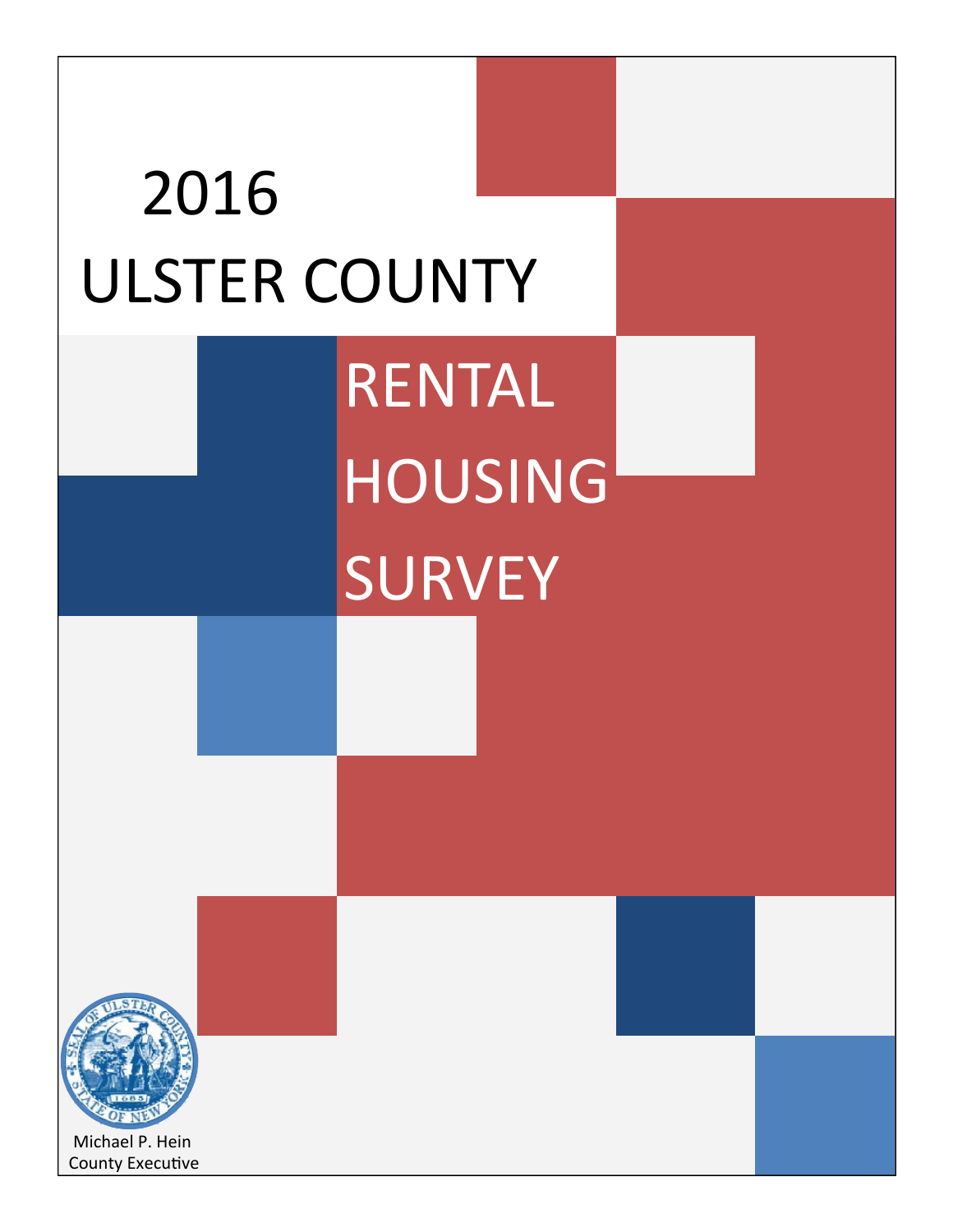# 2016 Ulster County Rental Housing Survey

**Thank you to all of our Ulster County apartment owners and managers for your participation in the survey. We could not do this without you!** 

**Ulster County Planning Department 244 Fair St. PO Box 1800 Kingston, NY 12402** 

**(845) 340-3340** 

**ulstercountyny.gov/planning** 

**August 2017** 

**Report prepared by Burt Samuelson**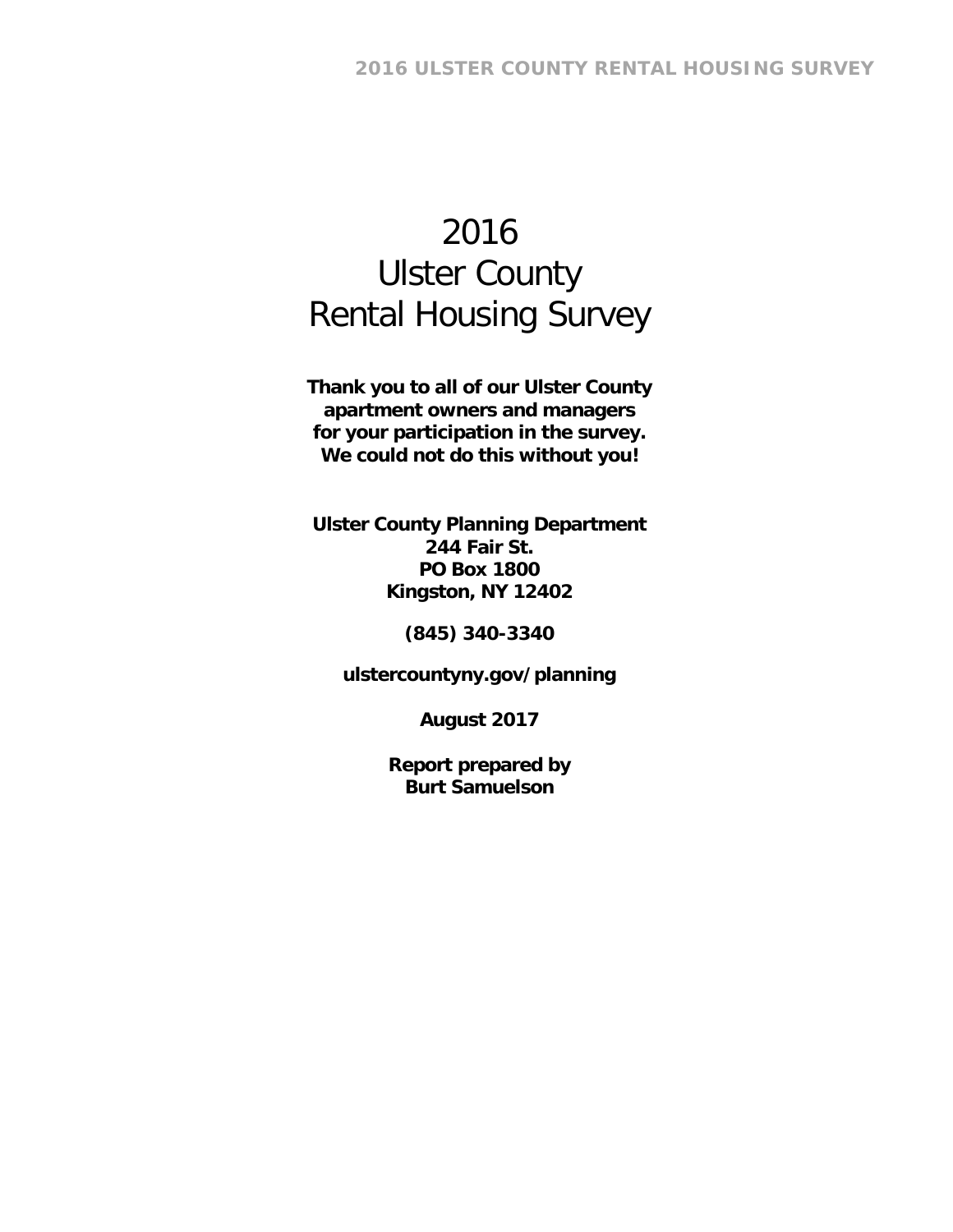## **Abstract**

- **The 2016 Rental Housing Survey was sent to 241 owners/managers. There were 98 responses for a response rate of 40.66%, representing 3,297 units.**
- **For Non-Subsidized Housing, the response rate was 31.18% with surveys completed for 63 properties in a sample of 202. A total of 1,481 units were part of the Survey from these 63 properties.**
- **For Subsidized Housing, the response rate was 89.74% with surveys completed for 35 properties in a sample of 39. These 35 properties have 1,816 units.**
- **Average and Median rents of Non-Subsidized Housing for 2016 are:**

|  |  | Avg Studio \$ 735 (+6.8%) |  |  | Median Studio \$ 713 (+1.9%) |
|--|--|---------------------------|--|--|------------------------------|
|  |  | 1-BR $$900 (+2.7%)$       |  |  | 1-BR $$878 (+0.3%)$          |
|  |  | $2-BR$ \$1,079 (+12.5%)   |  |  | $2-BR$ \$1,048 (-4.7%)       |
|  |  | $3-BR$ \$1,127 (-4.8%)    |  |  | $3-BR$ \$1,140 no change     |

**Percentage changes are relative to 2015 Average and Median rents.** 

- **Using the HUD definition of cost-burdened families i.e. housing expenses of 30% of household income or more, the yearly income required to support the Average Rent for Non-Subsidized Housing in 2016 without being a cost burdened is:** 
	- **Studio \$29,400 1-BR \$36,000 2-BR \$43,160 3-BR \$45,080**
- **The vacancy rate, as surveyed, for Non-Subsidized Housing for 2016 is 2.36% with 35 of 1,481 units vacant. The vacancy rate in 2015 was 2.92%.**
- **The Advertised Rental Housing sample for 2016 was 391 units. Taken together with the survey data, this report has data on 3,688 units.**
- **Average and Median rents of Advertised Rental Housing units for 2016 are:**

|  |  | Avg Studio \$ 707 (-11.4%) |  |  | Median Studio \$ 725 (-6.5%) |
|--|--|----------------------------|--|--|------------------------------|
|  |  | 1-BR $$837$ (-6.6%)        |  |  | 1-BR $$825$ (-2.9%)          |
|  |  | $2-BR$ \$1,034 (-5.6%)     |  |  | $2-BR$ \$ 975 (-7.1%)        |
|  |  | $3-BR$ \$1,240 (-7.0%)     |  |  | $3-BR$ \$ 1,200 (-7.7%)      |

**Percentage changes are relative to 2015 average rents for Advertised Housing.** 

- **Three vacancies were reported by Subsidized Housing providers who responded to the survey. Many properties had large waitlists, particularly seniors housing.**
- **On page 11, a table shows the total number units in the Subsidized Housing sample organized by municipality. This table also offers the number of units in the sample that were also senior housing.**
- **The cost of living in Ulster County is high enough where employed individuals with moderate incomes still qualify for certain subsidized units.**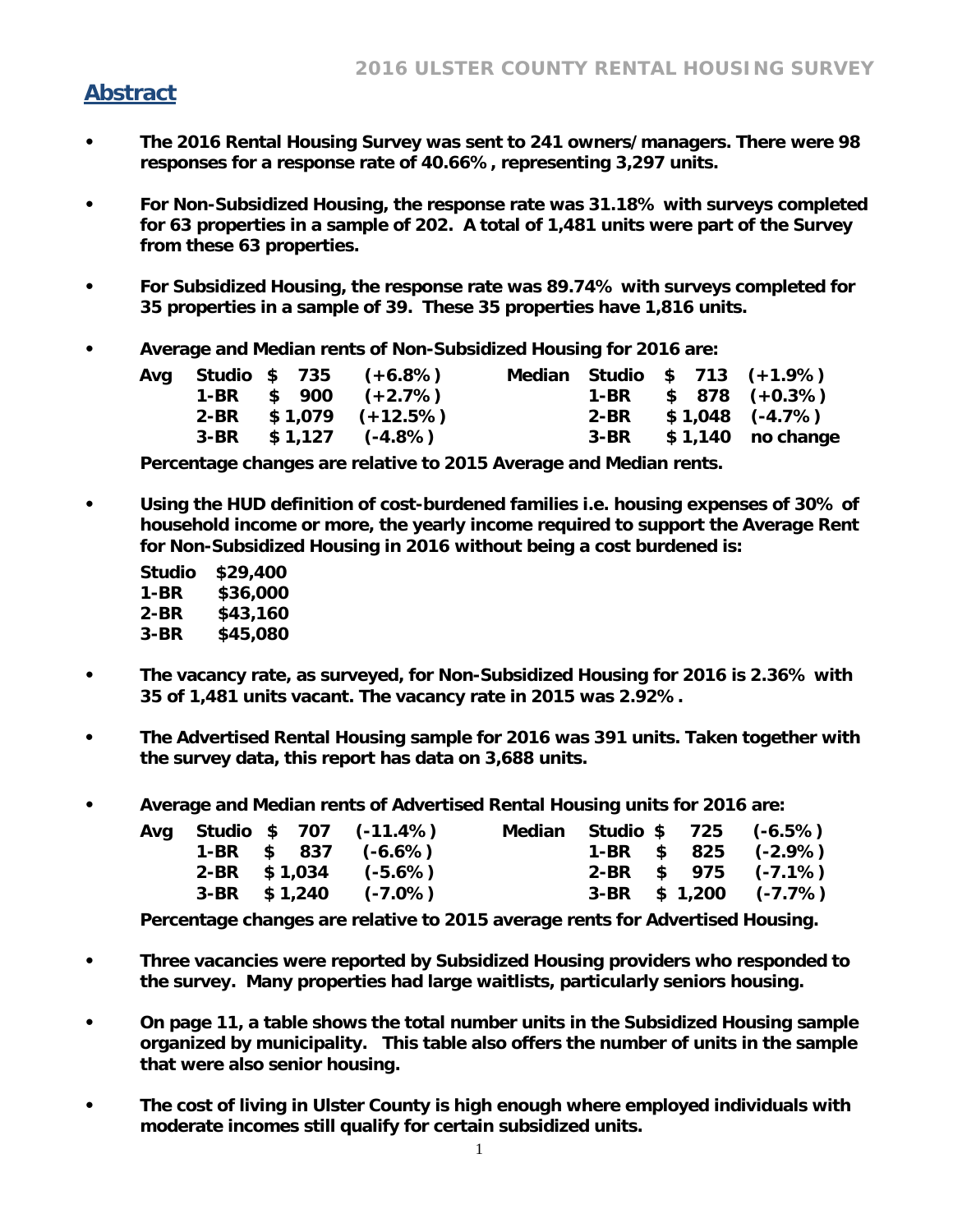## **Introduction**

This is the seventeenth year that the Ulster County Planning Department has undertaken the Rental Housing Survey. More than one quarter of our county's population lives in rental housing. The 2010 U.S. Decennial Census had 48,189 or 26.4% of the County's population living in rental housing. This report presents fundamental information about the rental housing market in Ulster County. It includes information on supply, cost and affordability of housing rentals. Three categories of housing units are included: **Non-Subsidized Housing, Advertised Rental Housing and Subsidized Housing.**

## **Methodology**

**Non-Subsidized Housing** information is derived from responses to the Ulster County Rental Housing Survey Questionnaire. The questionnaire asks for the following information:

- Number of units by size ( # bedrooms)
- Monthly rent for each apartment size
- Utilities included in the rent
- Number of vacancies in each
- If waiting list was kept and if not, why?
- Number/type of units set aside for seniors/disabled

The number of questionnaires sent has varied each year as the survey evolved. It began with 32 and grew to as many as 354 in 2015. For the 2016 Survey, 241 questionnaires were either sent to landlords or property managers who then completed them or Ulster County Planning Department staff completed these questionnaires at their office in Kingston using information submitted via phone or email.

Attention has been paid to receive responses from municipalities that have been under-represented in previous years. Our goal is to correlate the percentage of units in the survey sample for each municipality with the corresponding percentage of actual rental units to make the survey a true representative sample for the entire county. As we are dependent on the voluntary cooperation of our landlords and property managers, it doesn't always come out perfectly. In addition, the Survey has consistently reached out to major housing complexes in each municipality.

For 2016, the overall response rate was 40.66% with 98 properties out of 241 responding. This was slightly larger than the 2015 response rate 39.83%. The sample size in 2015 was larger, though, and 141 properties responded to the Rental Housing Survey that year.

**RUPCO's Rent Reasonableness Comparison Log** supplied data for the Advertised Rental Housing portion of this report. The **Kingston Times (Almanac Weekly)** and **Craigslist** are also major sources of data on Advertised Rental Housing with some data coming from the **Daily Freeman**. The Rent Reasonable Comparison Log provides the following information for each rental unit:

- Building type (1-Family, Mobile Home, Apt.)
- Number of bedrooms
- Rental amount
- Inventory of utilities included in the rent
- Location
- Phone number of contact person
- Date available
- Source (ad, phone call)

Ulster County Planning Department staff collected data from various print and online resources. See page 9 for more details. All data were screened for duplicates.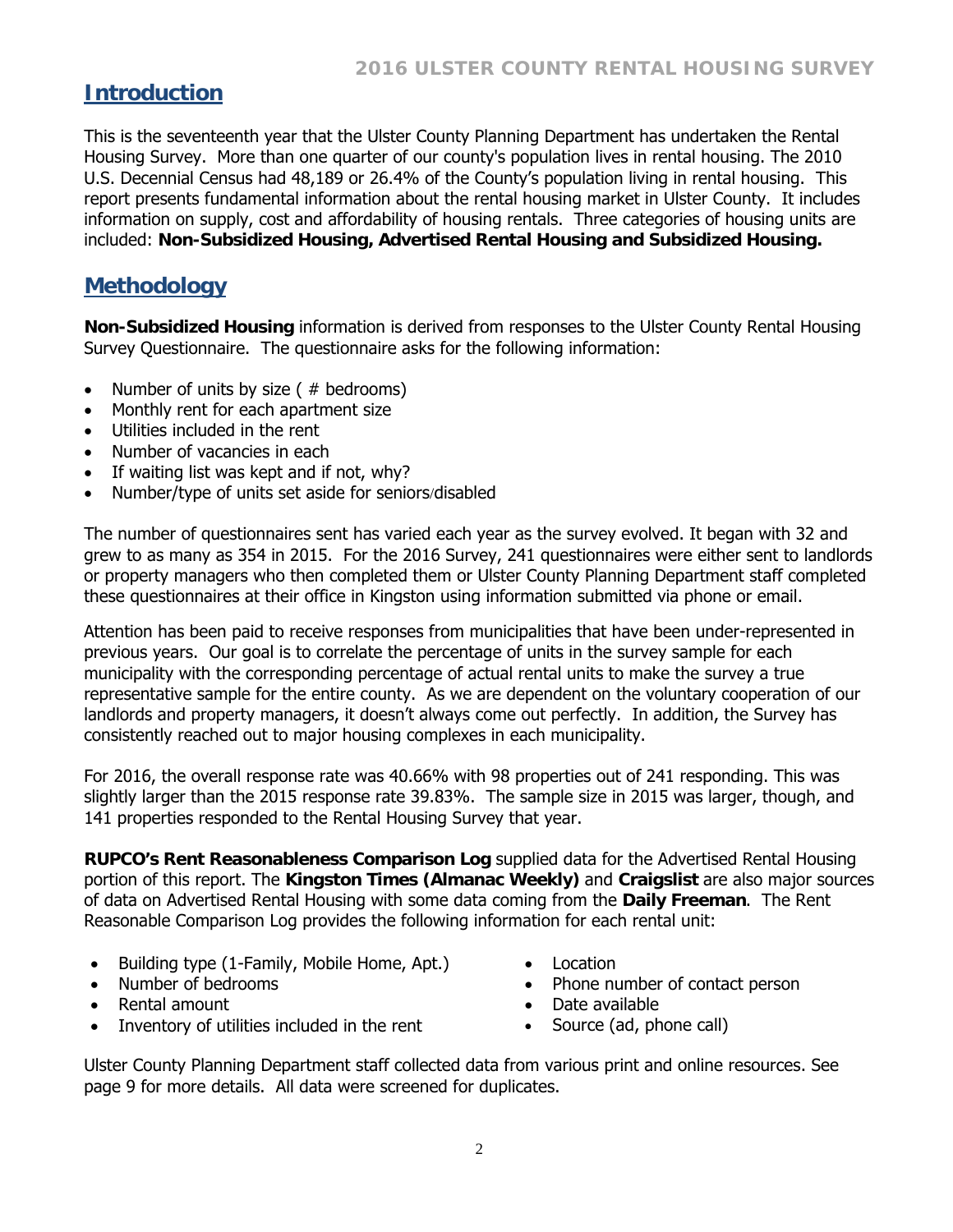**Subsidized Housing** data originates from responses to the Ulster County Housing Survey Questionnaire and/or phone inquiries to update vacancy and waiting list data. Subsidized housing providers are asked to provide the same information as the Non-Subsidized Housing Questionnaire with some modification. As rental amounts for subsidized units are predicated on subsidy regulations, rental amounts were not obtained. Instead, subsidized housing providers were asked "How is rent calculated?" and "What are the income limits, if any?" Additional information requested of subsidized housing providers was:

- Target populations served (seniors, disabled, homeless, single parent)
- If waiting lists were kept because there was enough demand

## **Who Rents in Ulster County?**

According to **American Community Survey 2011 – 2015 Five Year Estimates,** renters in Ulster County comprise many different household types. The following table illustrates the numbers and types of households of Ulster County renters.

| <b>Renter Occupied Units</b>                            |                   |                                 |        |  |  |  |  |  |  |  |
|---------------------------------------------------------|-------------------|---------------------------------|--------|--|--|--|--|--|--|--|
|                                                         |                   |                                 |        |  |  |  |  |  |  |  |
|                                                         | by Household Type |                                 |        |  |  |  |  |  |  |  |
| American Community Survey 2011-2015 Five Year Estimates |                   |                                 |        |  |  |  |  |  |  |  |
|                                                         |                   |                                 |        |  |  |  |  |  |  |  |
| <b>Family households</b>                                | 9,766             | <b>Non-family households</b>    | 11,800 |  |  |  |  |  |  |  |
|                                                         |                   |                                 |        |  |  |  |  |  |  |  |
| <b>Married-couple family</b>                            | 4,751             | <b>Householder living alone</b> | 9,221  |  |  |  |  |  |  |  |
| Hholder age 15 - 34                                     | 1,466             | Hholder age 15 - 34             | 1,721  |  |  |  |  |  |  |  |
| Hholder age 35 - 64                                     | 2,721             | Hholder age 35 - 64             | 4,399  |  |  |  |  |  |  |  |
| Hholder age 65 +                                        | 564               | Hholder age 65 +                | 3,101  |  |  |  |  |  |  |  |
| Male hholder, no wife present                           | 1,567             | <b>Hholder not living alone</b> | 2,579  |  |  |  |  |  |  |  |
| Hholder age 15 - 34                                     | 490               | Hholder age 15 - 34             | 1,535  |  |  |  |  |  |  |  |
| Hholder age 35 - 64                                     | 956               | Hholder age 35 - 64             | 847    |  |  |  |  |  |  |  |
| Hholder age 65 +                                        | 121               | Hholder age 65 +                | 197    |  |  |  |  |  |  |  |
| Fem. hholder, no husb. present                          | 3,448             |                                 |        |  |  |  |  |  |  |  |
| Hholder age 15 - 34                                     | 1,077             |                                 |        |  |  |  |  |  |  |  |
| Hholder age 35 - 64                                     | 2,162             |                                 |        |  |  |  |  |  |  |  |
| Hholder age 65 +                                        | 209               |                                 |        |  |  |  |  |  |  |  |
|                                                         |                   |                                 |        |  |  |  |  |  |  |  |
| <b>Total Ulster County Renter Households</b>            |                   |                                 |        |  |  |  |  |  |  |  |
| <b>Total Ulster County Renter Persons</b>               |                   |                                 |        |  |  |  |  |  |  |  |
| 46,609                                                  |                   |                                 |        |  |  |  |  |  |  |  |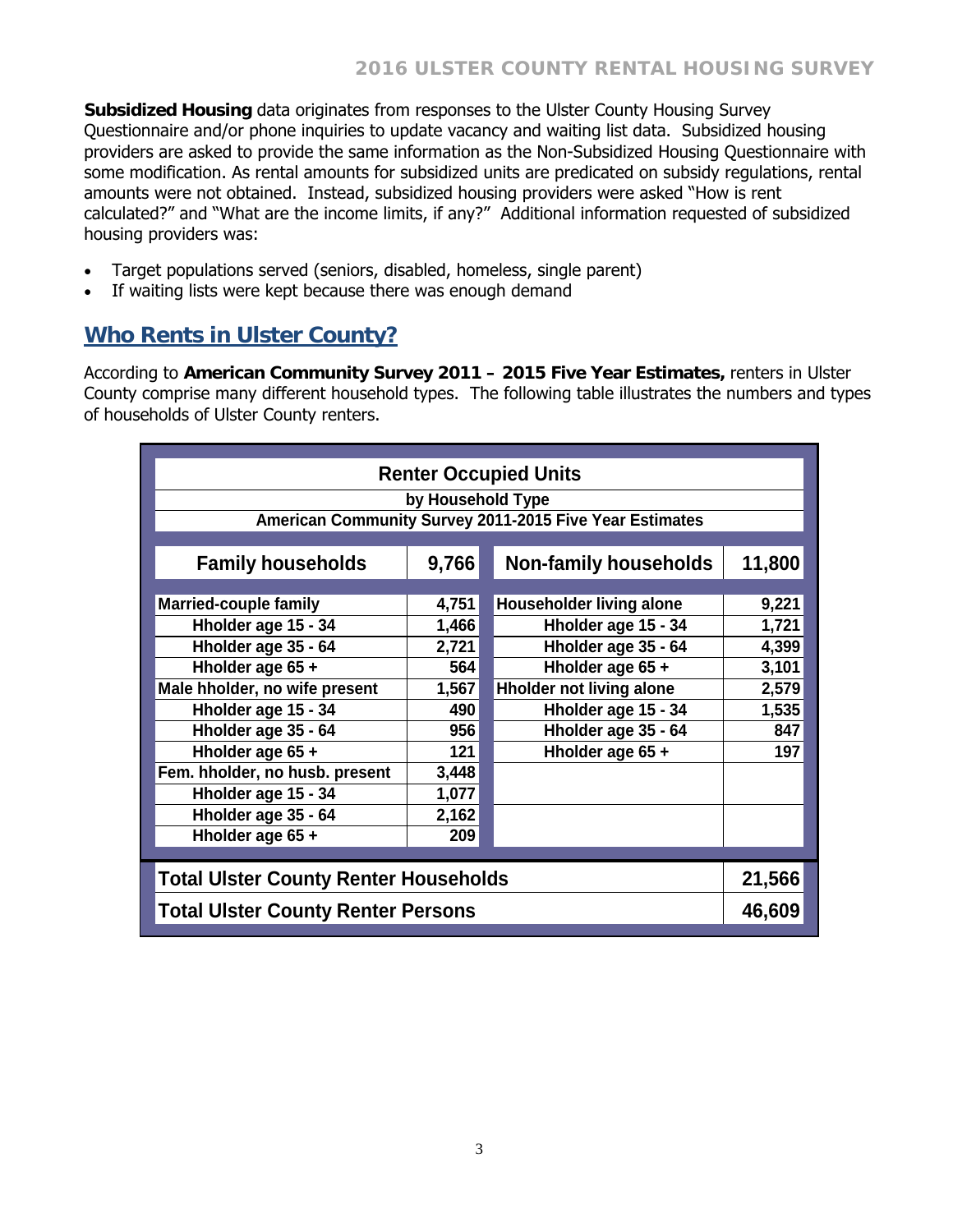## **Census Data**

The chart below compares 2010 Census rental housing data with the 2016 Rental Survey sample.

| 2010 Census Rental - 2016 Survey Sample Comparison |              |              |                    |                 |              |              |                           |           |              |  |  |  |
|----------------------------------------------------|--------------|--------------|--------------------|-----------------|--------------|--------------|---------------------------|-----------|--------------|--|--|--|
|                                                    |              |              |                    | by Municipality |              |              |                           |           |              |  |  |  |
|                                                    |              |              | <b>Census Data</b> |                 |              |              | <b>Rental Survey Data</b> |           |              |  |  |  |
| <b>Municipality</b>                                | Housing      | Rental       | %Rentals           | %County         | Non-S.       | Advtsd.      | Subs.                     | Total     | %Survey      |  |  |  |
|                                                    | <b>Units</b> | <b>Units</b> | in Muni.           | <b>Rentals</b>  | <b>Units</b> | <b>Units</b> | <b>Units</b>              | in Survey | <b>Units</b> |  |  |  |
| <b>Elenville</b>                                   |              |              |                    |                 |              |              |                           |           |              |  |  |  |
|                                                    | 1,845        | 914          | 49.5%              | 4.0%            | 118          | 18           | 238                       | 374       | 10.1%        |  |  |  |
| Denning                                            | 531          | 64           | 12.1%              | 0.3%            |              |              |                           | 0         |              |  |  |  |
| <b>Esopus</b>                                      | 3,969        | 1,031        | 26.0%              | 4.5%            |              | 11           | 80                        | 91        | 25%          |  |  |  |
| Gardiner                                           | 2.610        | 534          | 20.5%              | 2.3%            | 11           | 5            |                           | 16        | 0.4%         |  |  |  |
| <b>Hardenburgh</b>                                 | 344          | 31           | 9.0%               | 0.1%            |              |              |                           |           |              |  |  |  |
| <b>Hurley</b>                                      | 3,069        | 399          | 13.0%              | 1.7%            | 5            | 3            |                           | 8         | 0.2%         |  |  |  |
| Kingston (C)                                       | 11,147       | 5,897        | 52.9%              | 25.8%           | 681          | 102          | 717                       | 1,500     | 40.7%        |  |  |  |
| Kingston (T)                                       | 432          | 60           | 13.9%              | 0.3%            |              |              |                           |           |              |  |  |  |
| <b>Lloyd</b>                                       | 4,419        | 1,362        | 30.8%              | 60%             | 85           | 31           | 51                        | 167       | 4.5%         |  |  |  |
| <b>Marbletown</b>                                  | 2,989        | 482          | 16.1%              | 2.1%            | 55           | 9            |                           | 64        | 1.7%         |  |  |  |
| Marlborough                                        | 3,644        | 1,084        | 29.7%              | 4.7%            | 27           | 8            | 113                       | 148       | 4.0%         |  |  |  |
| <b>New Paltz</b>                                   | 6.828        | 3,399        | 49.8%              | 14.9%           | 101          | 32           |                           | 133       | 3.6%         |  |  |  |
| <b>Olive</b>                                       | 2,498        | 423          | 16.9%              | 1.9%            |              | 16           | 19                        | 35        | 0.9%         |  |  |  |
| <b>Plattekill</b>                                  | 4,242        | 1,174        | 27.7%              | 5.1%            | 55           | 6            |                           | 61        | 1.7%         |  |  |  |
| Rochester                                          | 4.019        | 707          | 17.6%              | 3.1%            | 4            | 6            | 9                         | 19        | 0.5%         |  |  |  |
| Rosendale                                          | 2,897        | 742          | 25.6%              | 3.2%            | 14           | 12           | 40                        | 66        | 1.8%         |  |  |  |
| <b>Saugerties</b>                                  | 11,108       | 3,748        | 33.7%              | 16.4%           | 35           | 49           | 124                       | 208       | 5.6%         |  |  |  |
| <b>Shandaken</b>                                   | 2,776        | 519          | 18.7%              | 23%             | 8            | 8            | 24                        | 40        | 1.1%         |  |  |  |
| <b>Shawangunk</b>                                  | 4,333        | 883          | 20.4%              | 3.9%            | 16           | 5            | 24                        | 45        | 1.2%         |  |  |  |
| <b>Ulster</b>                                      | 5,368        | 1.574        | 29.3%              | 6.9%            | 241          | 18           | 301                       | 560       | 15.2%        |  |  |  |
| Wawarsing                                          | 6,211        | 1,871        | 30.1%              | 8.2%            |              | 24           | 76                        | 100       | 2.7%         |  |  |  |
| <b>Woodstock</b>                                   | 4,157        | 793          | 19.1%              | 3.5%            | 25           | 28           |                           | 53        | 1.4%         |  |  |  |
|                                                    |              |              |                    |                 |              |              |                           |           |              |  |  |  |
| <b>Total</b>                                       | 89,436       | 27,691       | 29.4%              | 100%            | 1,481        | 391          | 1,816                     | 3,688     | 100%         |  |  |  |

Municipalities with the highest number of rental units in the Survey are the City of Kingston followed by the Village of Ellenville, and the Towns of Ulster, Saugerties (town and village), Lloyd and New Paltz (town and village).

This year's survey sample is overrepresented in the Village of Ellenville, the City of Kingston and the Town of Ulster. It is underrepresented in Gardiner, Hurley, Plattekill, Rochester, Saugerties (town and village), Shawangunk, Wawarsing and Woodstock.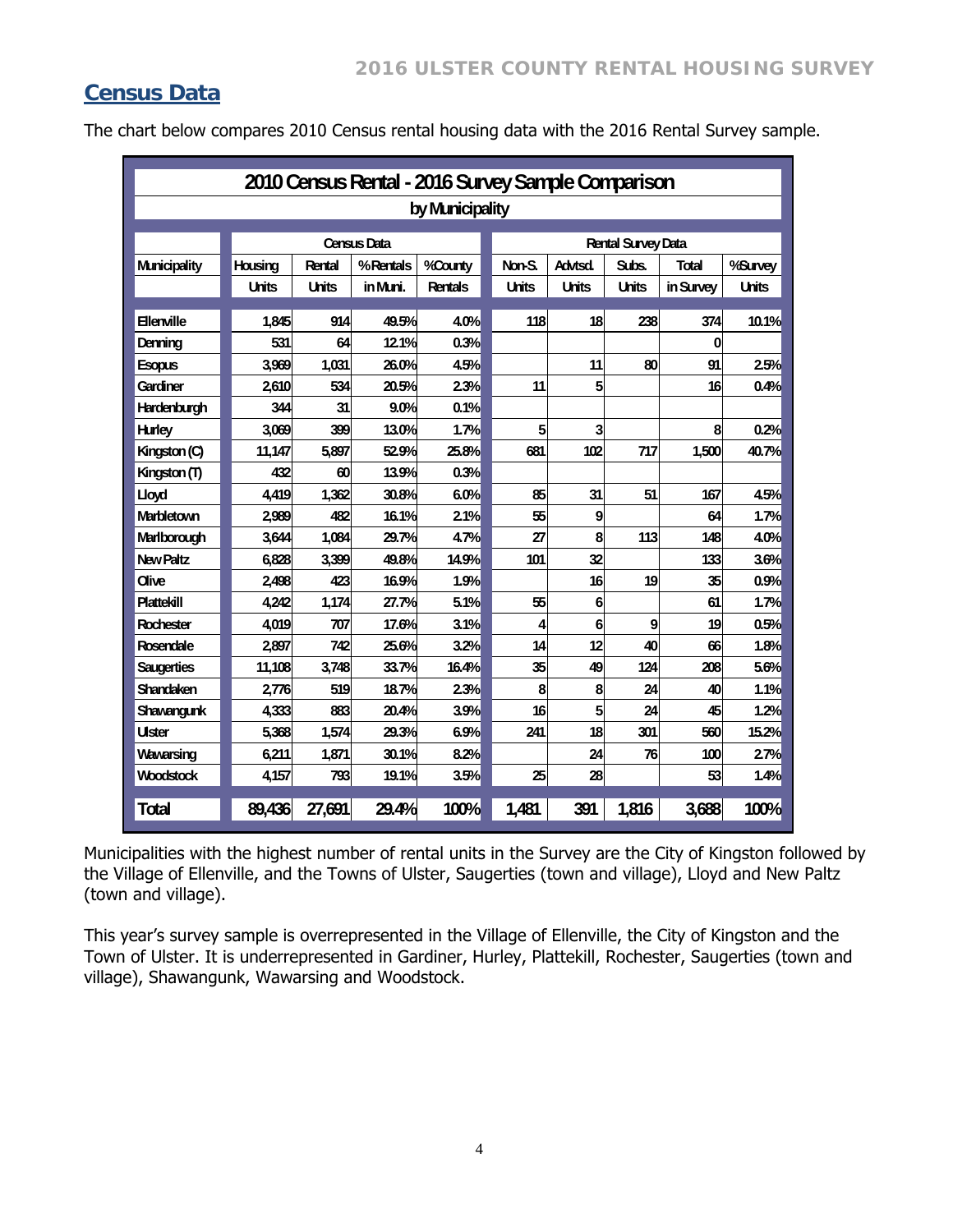#### **Non-Subsidized Housing**

**Non-Subsidized Housing** units are rental housing units, regardless of the number of units in the structure, which do not have rental rates based on income eligibility.

|                     | <b>2016 Non-Subsidized Apartments</b>     |               |              |              |              |
|---------------------|-------------------------------------------|---------------|--------------|--------------|--------------|
|                     | <b>Sample by Municipality / Unit Size</b> |               |              |              |              |
| <b>Municipality</b> | <b>Total Units</b>                        | <b>Studio</b> | <b>1 BR</b>  | 2 BR         | 3 BR         |
|                     |                                           |               |              |              |              |
| <b>Ellenville</b>   | 118                                       | 1             | 21           | 94           | $\mathbf{2}$ |
| <b>Esopus</b>       | 0                                         |               |              |              |              |
| Gardiner            | 11                                        |               | 7            | 4            |              |
| <b>Hurley</b>       | 5                                         |               | $\mathbf{2}$ | 3            |              |
| Kingston (C)        | 681                                       | 4             | 326          | 319          | 32           |
| Lloyd               | 85                                        | 15            | 18           | 48           | 4            |
| <b>Marbletown</b>   | 55                                        |               | 23           | 20           | 12           |
| Marlborough         | 27                                        | 1             | 14           | 11           | 1            |
| <b>New Paltz</b>    | 101                                       | 1             | 28           | 69           | 3            |
| Olive               | 0                                         |               |              |              |              |
| <b>Plattekill</b>   | 55                                        | 1             | 16           | 35           | 3            |
| Rochester           | 4                                         |               |              | 3            | 1            |
| Rosendale           | 14                                        | 4             | 6            | 4            |              |
| <b>Saugerties</b>   | 35                                        | 14            | 15           | 6            |              |
| <b>Shandaken</b>    | 8                                         |               | 5            | 1            | $\mathbf{2}$ |
| Shawangunk          | 16                                        |               | $\mathbf{2}$ | 13           | 1            |
| <b>Ulster</b>       | 241                                       | 32            | 89           | 118          | $\mathbf{2}$ |
| Wawarsing           | 0                                         |               |              |              |              |
| Woodstock           | 25                                        | 14            | 9            | $\mathbf{2}$ |              |
|                     |                                           |               |              |              |              |
| Total               | 1.481                                     | 87            | 581          | 750          | 63           |
| % of Total          |                                           | 5.9%          | 39.2%        | 50.6%        | 4.3%         |

About 90% of the non-subsidized units in the Rental Housing Survey are one or two-bedroom units. One five-bedroom unit was removed from the sample. Nonsubsidized survey data was not received from Esopus, Olive and Wawarsing.

Studios were about 5% of the sample in 2015 and comprise about 6% in 2016.

The response rate for nonsubsidized housing was 31.18%. There were 63 questionnaires completed for properties whose landlords or property managers supplied data for the Survey. This is out of 202 properties that received a questionnaire for the 2016 Rental Housing Survey.

|                                                                                                                                                                                                                                                   | <b>Non-Subsidized Apartments</b><br>2016 Average and Median Rent by Municipality / Unit Size |                                              |                                                      |                                              |                                                      |  |                                                                                                                                                            |                                                               |                                                                                    |  |                                                                                                                                                                                     |                                                                                                                                                                                     |  |                                                                                                                               |                                                                                                              |  |
|---------------------------------------------------------------------------------------------------------------------------------------------------------------------------------------------------------------------------------------------------|----------------------------------------------------------------------------------------------|----------------------------------------------|------------------------------------------------------|----------------------------------------------|------------------------------------------------------|--|------------------------------------------------------------------------------------------------------------------------------------------------------------|---------------------------------------------------------------|------------------------------------------------------------------------------------|--|-------------------------------------------------------------------------------------------------------------------------------------------------------------------------------------|-------------------------------------------------------------------------------------------------------------------------------------------------------------------------------------|--|-------------------------------------------------------------------------------------------------------------------------------|--------------------------------------------------------------------------------------------------------------|--|
| <b>Municipality</b>                                                                                                                                                                                                                               | # Units                                                                                      |                                              | <b>Studios</b><br><b>Median</b><br>Avg               |                                              |                                                      |  | Avg                                                                                                                                                        | <b>1 BR</b>                                                   | <b>Median</b>                                                                      |  | <b>2 BR</b><br><b>Median</b><br>Avg                                                                                                                                                 |                                                                                                                                                                                     |  | 3 BR<br>Median<br>Avg                                                                                                         |                                                                                                              |  |
| <b>Ellenville</b><br><b>Esopus</b><br>Gardiner<br>Hurley<br>Kingston (C)<br>Lloyd<br><b>Marbletown</b><br>Marlborough<br><b>New Paltz</b><br>Olive<br><b>Plattekill</b><br><b>Rochester</b><br>Rosendale<br><b>Saugerties</b><br><b>Shandaken</b> | 118<br>0<br>11<br>5<br>681<br>85<br>55<br>27<br>101<br>0<br>55<br>4<br>14<br>35<br>8         | \$<br>\$<br>\$<br>\$<br>\$<br>\$<br>\$<br>\$ | 560<br>705<br>740<br>675<br>650<br>675<br>913<br>746 | \$<br>\$<br>\$<br>\$<br>\$<br>\$<br>\$<br>\$ | 560<br>747<br>700<br>675<br>650<br>675<br>925<br>750 |  | \$<br>698<br>\$<br>941<br>\$<br>850<br>\$<br>931<br>\$<br>832<br>\$<br>748<br>\$<br>805<br>1,055<br>\$<br>\$<br>844<br>\$<br>869<br>\$<br>762<br>\$<br>638 | \$<br>\$<br>\$<br>\$<br>S<br>\$<br>\$<br>\$<br>\$<br>\$<br>\$ | 675<br>900<br>850<br>878<br>788<br>750<br>800<br>1,075<br>825<br>877<br>775<br>625 |  | \$<br>848<br>\$<br>1.338<br>\$<br>950<br>\$<br>1.098<br>\$<br>1,352<br>\$<br>888<br>\$<br>950<br>\$<br>1,233<br>\$<br>1.072<br>\$<br>733<br>\$<br>1.100<br>\$<br>1,213<br>\$<br>750 | \$<br>850<br>\$<br>1.375<br>\$<br>950<br>\$<br>1.018<br>\$<br>1.425<br>875<br>\$<br>\$<br>950<br>\$<br>1,260<br>\$<br>1.110<br>775<br>\$<br>\$<br>1.100<br>\$<br>1,150<br>750<br>\$ |  | \$<br>833<br>1,135<br>\$<br>\$<br>1,250<br>\$<br>950<br>1.150<br>\$<br>\$<br>1,443<br>1,313<br>\$<br>\$<br>925<br>1.025<br>\$ | \$<br>833<br>\$1,140<br>1,250<br>S<br>950<br>\$<br>\$1,150<br>\$1,365<br>\$1,313<br>\$<br>925<br>\$<br>1,025 |  |
| Shawangunk<br><b>Ulster</b><br>Wawarsing<br><b>Woodstock</b>                                                                                                                                                                                      | 16<br>241<br>0<br>25                                                                         | \$<br>\$                                     | 740<br>700                                           | \$<br>\$                                     | 742<br>713                                           |  | \$<br>750<br>\$<br>914<br>\$<br>713                                                                                                                        | S<br>\$<br>S                                                  | 750<br>850<br>750                                                                  |  | \$<br>890<br>\$<br>1,190<br>\$1,222                                                                                                                                                 | 900<br>S<br>\$<br>1.280<br>\$1,222                                                                                                                                                  |  | \$<br>775<br>1.629<br>\$                                                                                                      | \$<br>775<br>\$1,629                                                                                         |  |
| <b>Ulster County</b>                                                                                                                                                                                                                              | 1,481                                                                                        | \$                                           | 735                                                  | \$                                           | 713                                                  |  | \$<br>900                                                                                                                                                  | \$                                                            | 878                                                                                |  | \$1,079                                                                                                                                                                             | \$1,048                                                                                                                                                                             |  | \$1,127                                                                                                                       | \$1,140                                                                                                      |  |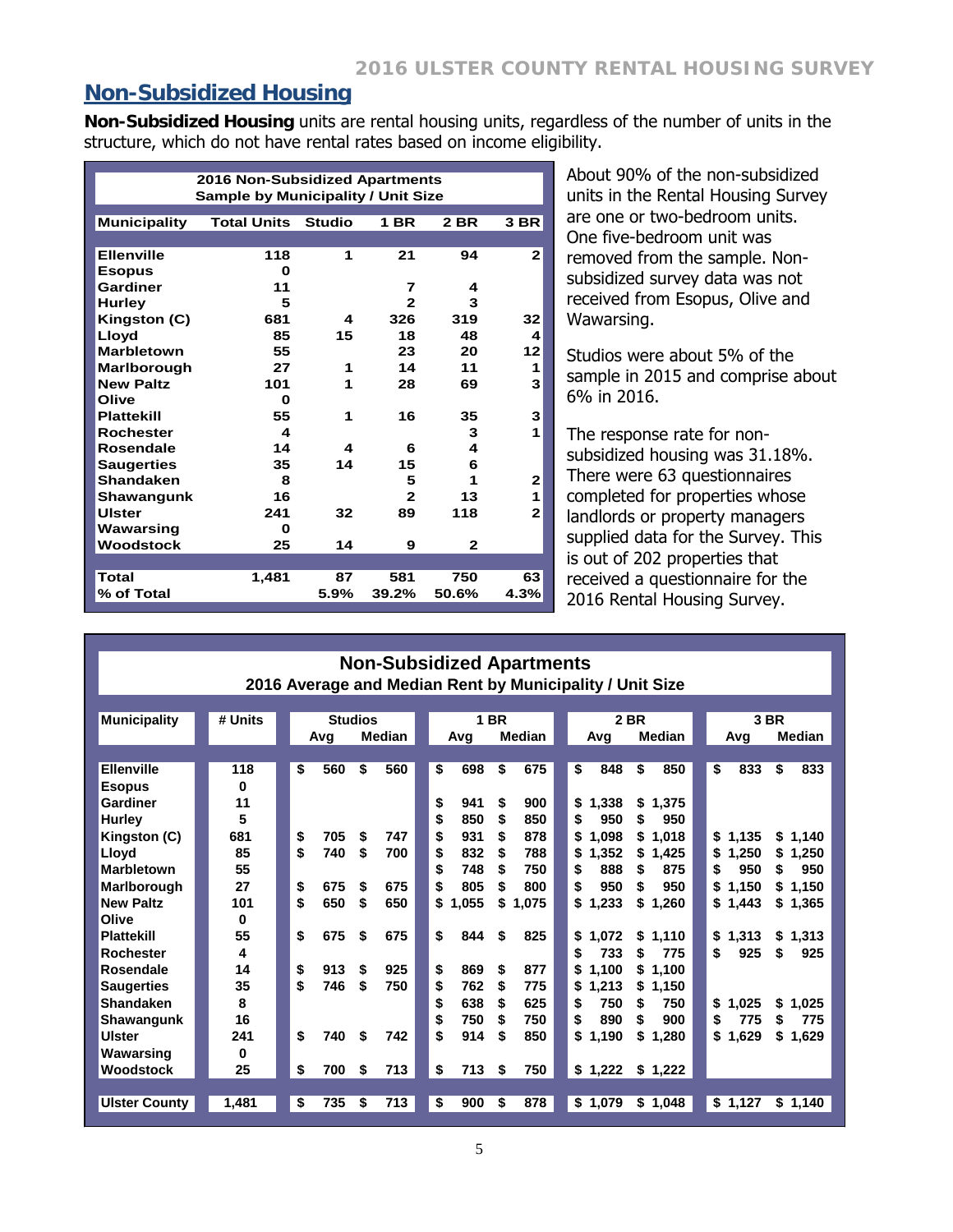| <b>Non-Subsidized Apartments</b><br><b>Average Rent Over Time</b>                                    |                                                                                                                                                                       |                                                                                                                                                                       |                                                                                                                                                                         |                                                                                                                                                                                         |  |  |  |  |  |  |
|------------------------------------------------------------------------------------------------------|-----------------------------------------------------------------------------------------------------------------------------------------------------------------------|-----------------------------------------------------------------------------------------------------------------------------------------------------------------------|-------------------------------------------------------------------------------------------------------------------------------------------------------------------------|-----------------------------------------------------------------------------------------------------------------------------------------------------------------------------------------|--|--|--|--|--|--|
| Year / Unit Size                                                                                     | <b>Studio</b><br><b>1 BR</b><br><b>2 BR</b>                                                                                                                           |                                                                                                                                                                       |                                                                                                                                                                         |                                                                                                                                                                                         |  |  |  |  |  |  |
| 2001<br>2002<br>2003<br>2004<br>2005<br>2006<br>2007<br>2008<br>2009<br>2010<br>2011<br>2014<br>2015 | \$<br>459<br>\$<br>467<br>\$<br>491<br>\$<br>512<br>\$<br>527<br>\$<br>549<br>\$<br>562<br>\$<br>592<br>\$<br>567<br>\$<br>603<br>\$<br>564<br>\$<br>677<br>\$<br>688 | \$<br>605<br>\$<br>622<br>\$<br>675<br>\$<br>700<br>\$<br>732<br>\$<br>752<br>\$<br>763<br>\$<br>779<br>\$<br>786<br>\$<br>821<br>\$<br>796<br>\$<br>887<br>\$<br>880 | \$<br>733<br>\$<br>744<br>\$<br>810<br>\$<br>838<br>\$<br>880<br>\$<br>916<br>\$<br>932<br>\$<br>961<br>\$<br>966<br>\$<br>994<br>\$<br>959<br>\$<br>1,023<br>\$<br>959 | \$<br>769<br>\$<br>823<br>\$<br>941<br>\$<br>994<br>\$<br>1,063<br>\$<br>1,095<br>\$<br>1,129<br>\$<br>1,108<br>\$<br>1,119<br>\$<br>1,165<br>\$<br>1,147<br>\$<br>1,153<br>\$<br>1,184 |  |  |  |  |  |  |
| 2016                                                                                                 | \$<br>735                                                                                                                                                             | \$<br>900                                                                                                                                                             | \$<br>1,079                                                                                                                                                             | \$<br>1,127                                                                                                                                                                             |  |  |  |  |  |  |
| % Chg. '15-'16<br>% Chg. '01-'16                                                                     | 6.8%<br>60.1%                                                                                                                                                         | 2.3%<br>48.8%                                                                                                                                                         | 12.5%<br>47.2%                                                                                                                                                          | $-4.8%$<br>46.6%                                                                                                                                                                        |  |  |  |  |  |  |
| 2016 Income Required<br>w/out Rent Burden                                                            | \$29,400                                                                                                                                                              | \$36,000                                                                                                                                                              | \$43,160                                                                                                                                                                | \$45,080                                                                                                                                                                                |  |  |  |  |  |  |

From 2015 to 2016, the average rent for studio and one-bedroom units increased a little over 2%. There was little change in the median rent for one-bedroom units. The average rent for a studio during this period increased close to 7%. The median rent for studios increase almost 2% during this period.

Average and median rents for two-bedroom units continue to fluctuate from year to year. The overall trend over the last 5 years, however, has been an increase. Median rents for two-bedroom units went above \$1,000 for the first time in 2010, and have generally stayed above that level. Average rents went above \$1,000 for the first time in 2014, and did so again in 2016.

The average rent for three-bedroom units decreased about 5% from 2015 to 2016. The average rent was comparable to the average rent in 2009. The median rent for three-bedroom units was unchanged from 2015 to 2016. Median rents for three-bedroom units hit a high in 2010 and 2011, before seeing a decrease.

|                                           | <b>Non-Subsidized Apartments</b> |                              |    |      |          |         |          |         |  |  |  |
|-------------------------------------------|----------------------------------|------------------------------|----|------|----------|---------|----------|---------|--|--|--|
|                                           |                                  | <b>Median Rent Over Time</b> |    |      |          |         |          |         |  |  |  |
|                                           |                                  |                              |    |      |          |         |          |         |  |  |  |
| Year / Unit Size                          |                                  | <b>Studio</b>                |    | 1 BR |          | 2 BR    |          | 3 BR    |  |  |  |
|                                           |                                  |                              |    |      |          |         |          |         |  |  |  |
| 2001                                      |                                  | \$<br>475                    | \$ | 615  | \$       | 735     | \$       | 805     |  |  |  |
| 2002                                      |                                  | \$<br>475                    | \$ | 605  | \$       | 750     | \$       | 865     |  |  |  |
| 2003                                      |                                  | \$<br>525                    | \$ | 695  | \$       | 830     | \$       | 950     |  |  |  |
| 2004                                      |                                  | 525                          | \$ | 725  | \$       | 850     | \$       | 1,000   |  |  |  |
| 2005                                      |                                  | \$<br>550                    | \$ | 775  | \$       | 900     | \$       | 1,100   |  |  |  |
| 2006                                      |                                  | \$<br>550                    | \$ | 775  | \$       | 935     | \$       | 1,100   |  |  |  |
| 2007                                      |                                  | \$<br>550                    | \$ | 756  | \$       | 960     | \$       | 1,100   |  |  |  |
| 2008                                      |                                  | \$<br>588                    | \$ | 780  | \$       | 975     | \$<br>\$ | 1,155   |  |  |  |
| 2009                                      |                                  | \$<br>565                    | \$ | 780  | \$       | 990     |          | 1,155   |  |  |  |
| 2010                                      |                                  | \$<br>625                    | \$ | 850  | \$       | 1,000   | \$<br>\$ | 1,175   |  |  |  |
| 2011                                      |                                  | \$<br>565                    | \$ | 775  | \$       | 950     |          | 1,175   |  |  |  |
| 2014                                      |                                  | \$<br>624                    | \$ | 878  | \$       | 1,023   | \$       | 1,119   |  |  |  |
| 2015                                      |                                  | \$<br>700                    | \$ | 875  | \$       | 1,100   | \$       | 1,140   |  |  |  |
| 2016                                      |                                  | \$<br>713                    | \$ | 878  | \$       | 1,048   | \$       | 1,140   |  |  |  |
| % Chg. '15-'16                            |                                  | 1.9%                         |    | 0.3% |          | $-4.7%$ |          | $0.0\%$ |  |  |  |
| % Chg. '01-'16                            |                                  | 50.1%<br>42.8%               |    |      |          | 42.6%   |          | 41.6%   |  |  |  |
|                                           |                                  |                              |    |      |          |         |          |         |  |  |  |
| 2016 Income Required<br>w/out Rent Burden |                                  | \$35,120<br>\$28,520         |    |      | \$41,920 |         | \$45,600 |         |  |  |  |
|                                           |                                  |                              |    |      |          |         |          |         |  |  |  |

6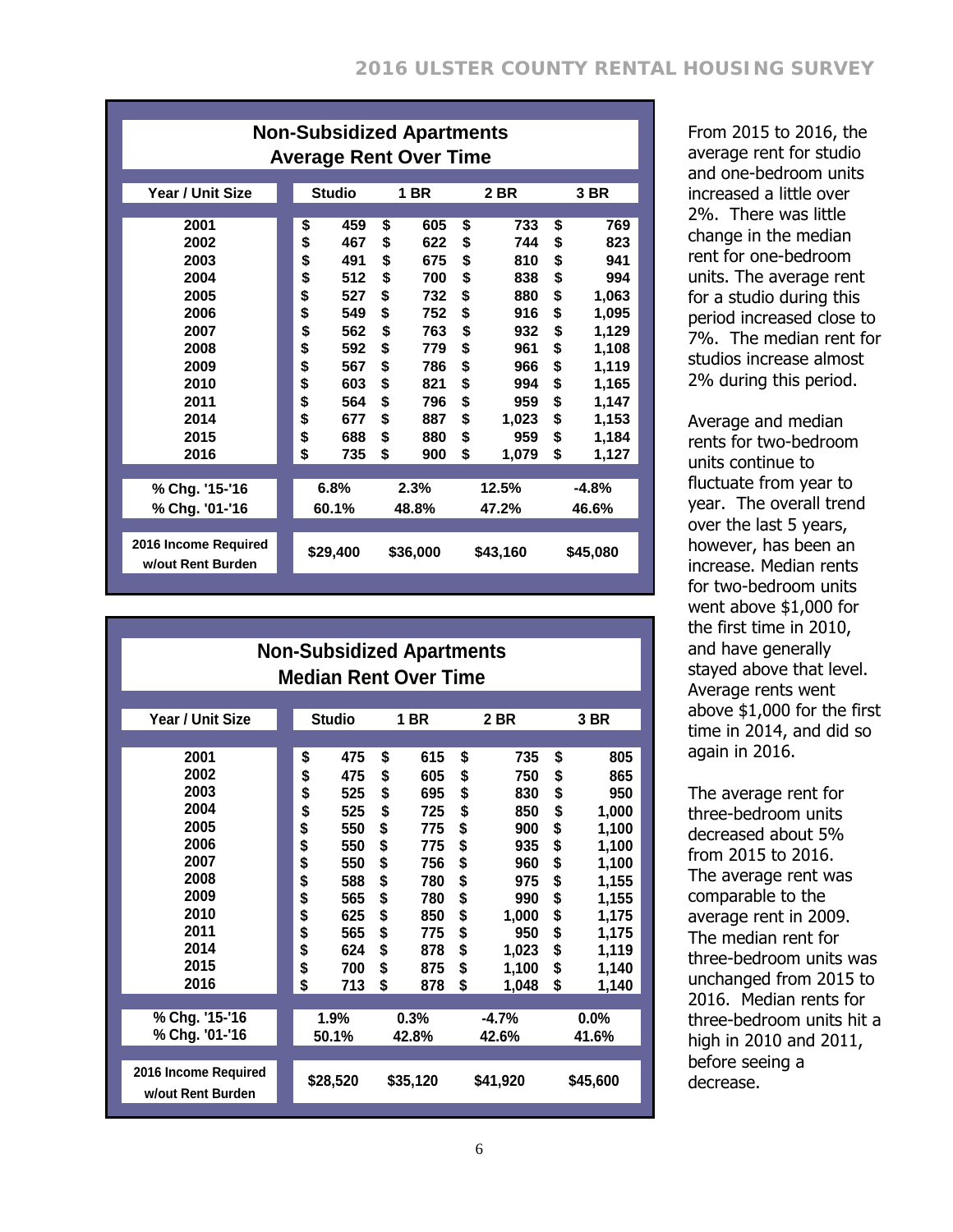The table below compares the 2016 US Dept. of Housing and Urban Dev. (HUD) Fair Market Rents (FMR) to the survey average and median rents for 2016. FMR are used in various government programs to calculate the subsidies for eligible low income renters that will be paid to landlords.

|               | 2016 Comparison HUD Fair Market Rents/Survey Non-Subsidized Rents |            |    |           |       |                 |  |    |                    |       |                  |  |  |
|---------------|-------------------------------------------------------------------|------------|----|-----------|-------|-----------------|--|----|--------------------|-------|------------------|--|--|
|               |                                                                   |            |    |           |       |                 |  |    |                    |       |                  |  |  |
| Apt.Type      |                                                                   | <b>FMR</b> |    | Avg. Rent |       | \$Diff. % Diff. |  |    | <b>Median Rent</b> |       | \$ Diff. % Diff. |  |  |
|               |                                                                   |            |    |           |       |                 |  |    |                    |       |                  |  |  |
| <b>Studio</b> | \$                                                                | 707        | S  | 735       | -\$28 | $-3.8%$         |  | \$ | 712                | -\$5  | $-0.7%$          |  |  |
| <b>BR</b>     | S                                                                 | 904        | \$ | 900       | \$4   | 0.4%            |  | \$ | 878                | \$26  | 3.0%             |  |  |
| 2 BR          | S                                                                 | 1.146      | \$ | 1.079     | \$67  | 6.2%            |  | \$ | 1.048              | \$98  | 9.4%             |  |  |
| 3 BR          | S                                                                 | 1,493      | \$ | 1.127     | \$366 | 32.5%           |  | \$ | 1,140              | \$353 | 31.0%            |  |  |
|               |                                                                   |            |    |           |       |                 |  |    |                    |       |                  |  |  |

Survey data of rents for studio apartments are higher than the FMR, which suggests the demand for rental housing is strongest for studios in Ulster County. One-bedroom units are comparable with HUD Fair Market Rents (FMR). Two and three-bedroom units have rents lower than the FMR, suggesting that the demand for them isn't as strong as smaller rental units, or given the range in rents found in this report, a methodology issue in sampling.

The table to the right shows vacancy data for surveyed Non-Subsidized Housing for 2016.

The 2016 Vacancy Rate, for Non-**Subsidized Housing** responding to the survey is 2.36% with 35 units vacant at the time of the survey.

|                                                              | <b>2016 Non-Subsidized Apartments</b><br><b>Vacant Units by Municipality</b> |                |         |                     |                |   |          |  |  |  |  |  |  |
|--------------------------------------------------------------|------------------------------------------------------------------------------|----------------|---------|---------------------|----------------|---|----------|--|--|--|--|--|--|
| <b>Municipality</b>                                          | # Units # Vac.                                                               |                | % Vac.  | <b>Municipality</b> | # Units # Vac. |   | $%$ Vac. |  |  |  |  |  |  |
| <b>Ellenville</b>                                            | 118                                                                          | 6              | 5.1%    | <b>Plattekill</b>   | 55             | 1 | 1.8%     |  |  |  |  |  |  |
| Gardiner                                                     | 11                                                                           | 1              | 9.1%    | <b>Rochester</b>    | 4              |   | $0.0\%$  |  |  |  |  |  |  |
| <b>Hurley</b>                                                | 5                                                                            |                | $0.0\%$ | <b>Rosendale</b>    | 14             | 1 | 7.1%     |  |  |  |  |  |  |
| Kingston (C)                                                 | 681                                                                          | 4              | 0.6%    | <b>Saugerties</b>   | 35             | 3 | 8.6%     |  |  |  |  |  |  |
| Lloyd                                                        | 85                                                                           | 1              | 1.2%    | <b>Shandaken</b>    | 8              |   | $0.0\%$  |  |  |  |  |  |  |
| <b>Marbletown</b>                                            | 55                                                                           | $\overline{2}$ | 3.6%    | Shawangunk          | 16             |   | $0.0\%$  |  |  |  |  |  |  |
| Marlborough                                                  | 55                                                                           | 9              | 16.4%   | <b>Ulster</b>       | 241            | 6 | 2.5%     |  |  |  |  |  |  |
| <b>New Paltz</b>                                             | 101                                                                          |                | $0.0\%$ | <b>Woodstock</b>    | 25             | 1 | 4.0%     |  |  |  |  |  |  |
| 35 Vacant Units/1481 Units in Sample = Vacancy Rate of 2.36% |                                                                              |                |         |                     |                |   |          |  |  |  |  |  |  |

The vacancy rate dropped from 2.92% in 2015 to 2.36% in 2016. New Paltz continues to have the strongest demand for rental housing in Ulster County. While not at the level seen in New Paltz, there is also strong demand for rental housing in the City of Kingston and the Towns of Ulster and Lloyd, given their access to areas with nearby employment opportunities. The vacancy rate decreased in Ellenville from 8.2% in 2015 to 5.1% in 2016.

Housing professionals recognize a vacancy rate of 5% as an indicator of an optimally functioning rental housing market. A lower than average vacancy rate restricts tenant choice and mobility and gives landlords significant pricing power.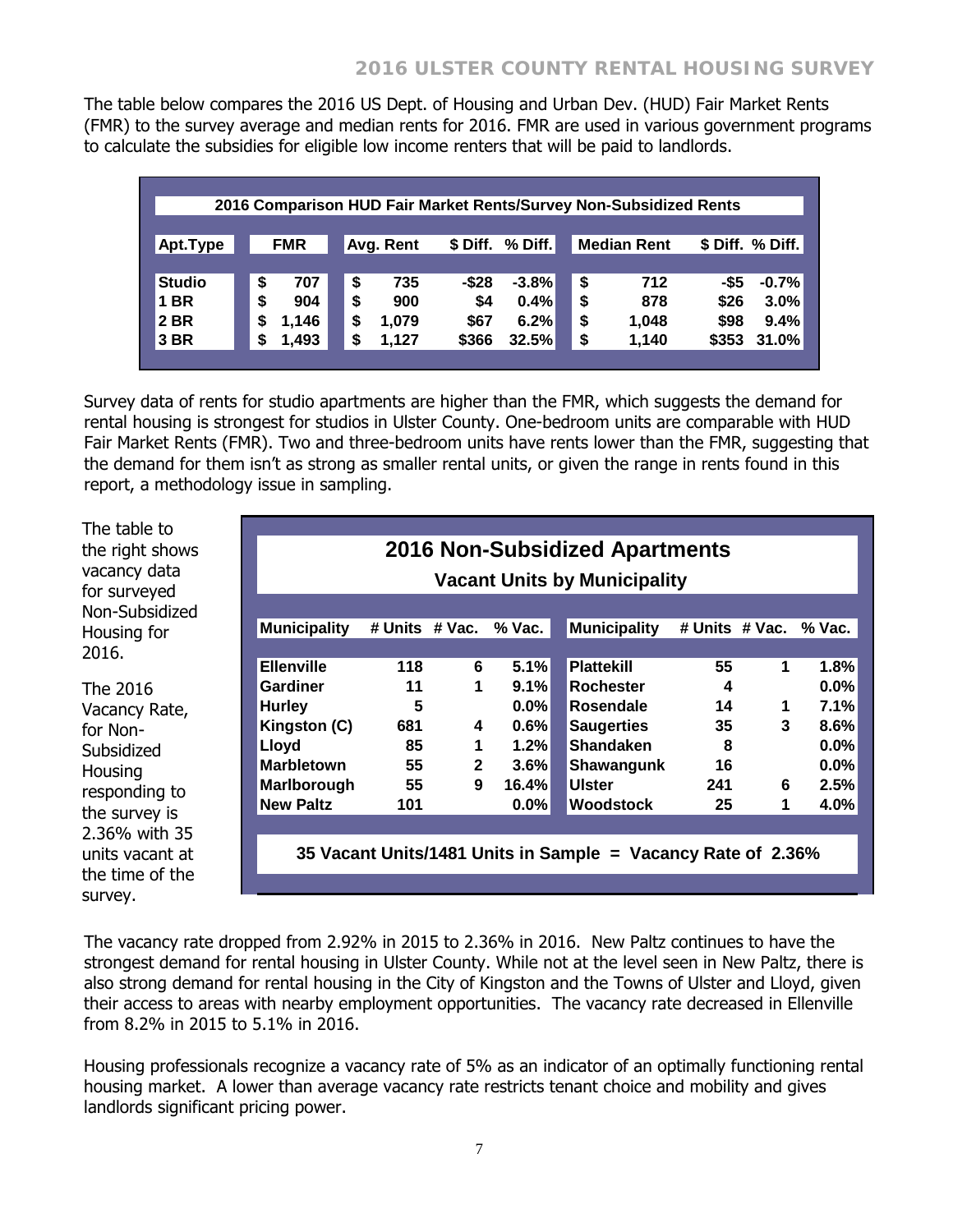

# **Vacancy Rate Over Time Non-Subsidized Housing**

The vacancy rate decreased slightly from 2015 into 2016. At 2.36%, the 2016 vacancy rate is closer to levels seen around decade ago. The demand for rental housing remains strong in many parts of Ulster County.

Additional data on rental vacancy is available from the **American Community Survey** (ACS), which is an ongoing survey from the U.S. Census Bureau that collects data every year. The results of this survey are published as one- and five-year estimates. One-year estimates are the least accurate, but allow individuals to make to year to year comparisons. Five-year estimates offer statistics with smaller margins of error.

For the 2011-2015 Estimate, rental vacancy rate in Ulster County was 6.0%. The 2006-2010 Estimate had a 4.7% rental vacancy rate in the preceding five year period.

The **2010 U.S. Decennial Census** reported a rental vacancy rate of 7.9% for Ulster County. It should be noted that the Decennial Census is a physical count of the entire population in the United States and not a statistical sample.

All vacancy rates referred to in this report are market vacancies, not economic vacancies. The market vacancy rate is the number of units available for rent divided by the total number of rentable units. An economic vacancy is usually characterized as a unit that is not available for rent. Examples of economic vacancies are model units, manager units, units being readied for occupancy, units being used for storage, units being renovated or any unit that is not rentable in its current condition. ACS and Decennial Census vacancy statistics include rental units that are vacant but not available for rent. This would be one reason ACS and Decennial Census vacancy rates are larger than the ones found in the Ulster County Rental Survey.

Differences between market vacancy rates and economic vacancy rates can vary widely. As the focus of this report is the availability and affordability of rental housing from a consumer perspective, market vacancy rate is the vacancy rate provided.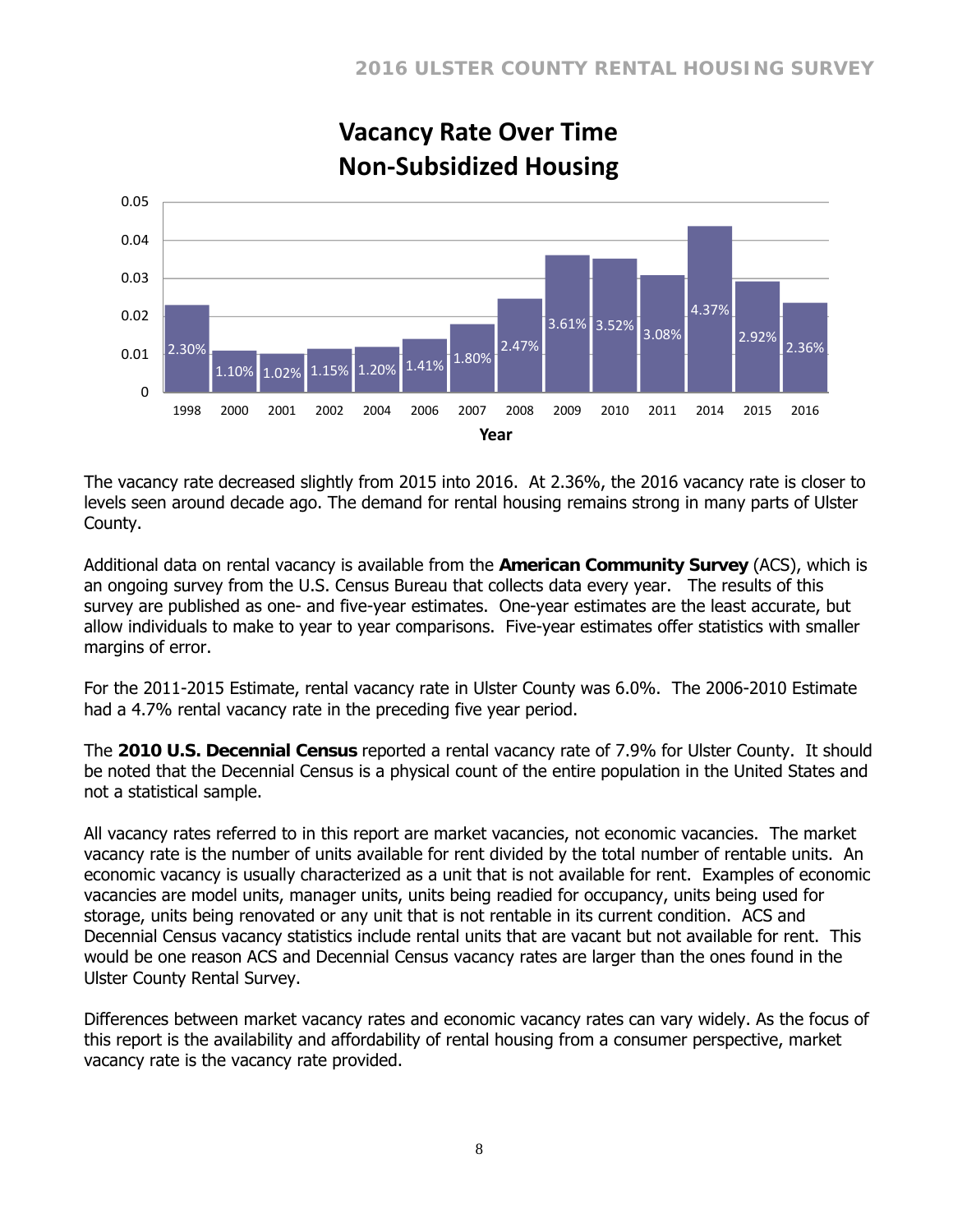# **Advertised Rental Housing**

**Advertised Rental Housing** was any unit available for rent at the time that the survey was taken. Advertised Rental Housing may be apartments, mobile homes, row houses or single family detached houses. The information contained in the Advertised Rental Housing section is compiled from the **RUPCO Rent Reasonableness Comparison Log, online edition of the Daily Freeman, print edition of the Kingston Times and Craigslist.org Hudson Valley section for apartments and housing rentals**.

For 2016, a compilation of several months' available rentals was used. 2016 figures for **Advertised Rental Housing** are from January through October of 2016 and were screened to eliminate duplicate listings.

The sample size for Advertised Rental Housing for 2016 is 391 units. This is an increase from the 2015 sample of 353 units.

The distribution of **Advertised Rental Housing**

units by size shows higher numbers of 1 and 2 bedroom units. The percentage of 1 bedroom units is lower than what was seen in the 2015 Rental Housing Survey. The percentage of studios, 2 and 3 bedroom units reported in the Survey increased from 2015.

Kingston has the highest numbers of advertised units in the Survey, with over a quarter of the units in the adverted rental housing sample.

Saugerties had a greater share of the advertised rental housing sample than in 2015, but the share for Woodstock, New Paltz and Lloyd fell.

Wawarsing had more units in the advertised rental housing survey sample than in 2015. Ellenville slightly increase its share.

#### **2016 Advertised Rental Housing Distribution by Municipality/Unit Size**

| <b>Municipality</b> | <b>Studio</b>  | 1 BR         | 2 BR                    | 3 BR        | <b>Total</b> | % of Total |
|---------------------|----------------|--------------|-------------------------|-------------|--------------|------------|
| <b>Ellenville</b>   | 1              | $\mathbf{2}$ | 10                      | 5           | 18           | 4.6%       |
| <b>Esopus</b>       | 1              | 3            | 5                       | 2           | 11           | 2.8%       |
| Gardiner            |                | 5            |                         |             | 5            | 1.3%       |
| <b>Hurley</b>       | $\mathbf{2}$   | 1            |                         |             | 3            | 0.8%       |
| Kingston (C)        | 15             | 28           | 37                      | 22          | 102          | 26.1%      |
| Lloyd               | $\mathbf{2}$   | 11           | 12                      | 6           | 31           | 7.9%       |
| <b>Marbletown</b>   |                | 3            | 5                       | 1           | 9            | 2.3%       |
| Marlborough         |                | 5            | 3                       |             | 8            | 2.0%       |
| <b>New Paltz</b>    | 6              | 12           | 12                      | $\mathbf 2$ | 32           | 8.2%       |
| Olive               | $\overline{2}$ | 6            | 7                       | 1           | 16           | 4.1%       |
| <b>Plattekill</b>   |                | 3            | 1                       | 2           | 6            | 1.5%       |
| <b>Rochester</b>    |                | 4            | $\overline{2}$          |             | 6            | 1.5%       |
| <b>Rosendale</b>    |                | 6            | 5                       | 1           | 12           | 3.1%       |
| <b>Saugerties</b>   | 4              | 23           | 14                      | 8           | 49           | 12.5%      |
| <b>Shandaken</b>    | $\overline{2}$ | 3            | $\overline{2}$          | 1           | 8            | 2.0%       |
| <b>Shawangunk</b>   |                | $\mathbf{2}$ | $\mathbf{2}$            | 1           | 5            | 1.3%       |
| <b>Ulster</b>       | 1              | 11           | 5                       | 1           | 18           | 4.6%       |
| Wawarsing           | $\mathbf{2}$   | 8            | $\overline{7}$          | 7           | 24           | 6.1%       |
| Woodstock           | 5              | 10           | 9                       | 4           | 28           | 7.2%       |
|                     |                |              |                         |             |              |            |
| <b>County Total</b> | 43             | 146          | 138                     | 64          | 391          | 100%       |
| % of Total          |                |              | 11.0% 37.3% 35.3% 16.4% |             | 100%         |            |
|                     |                |              |                         |             |              |            |

The table on the next page gives the Average and Median Rents for **Advertised Rental Housing**, with data categorized by municipality and bedroom count.

The sample size may preclude conclusions with regard to some municipalities. Average rents were calculated without regard to the number or type of utilities included in the rental amount.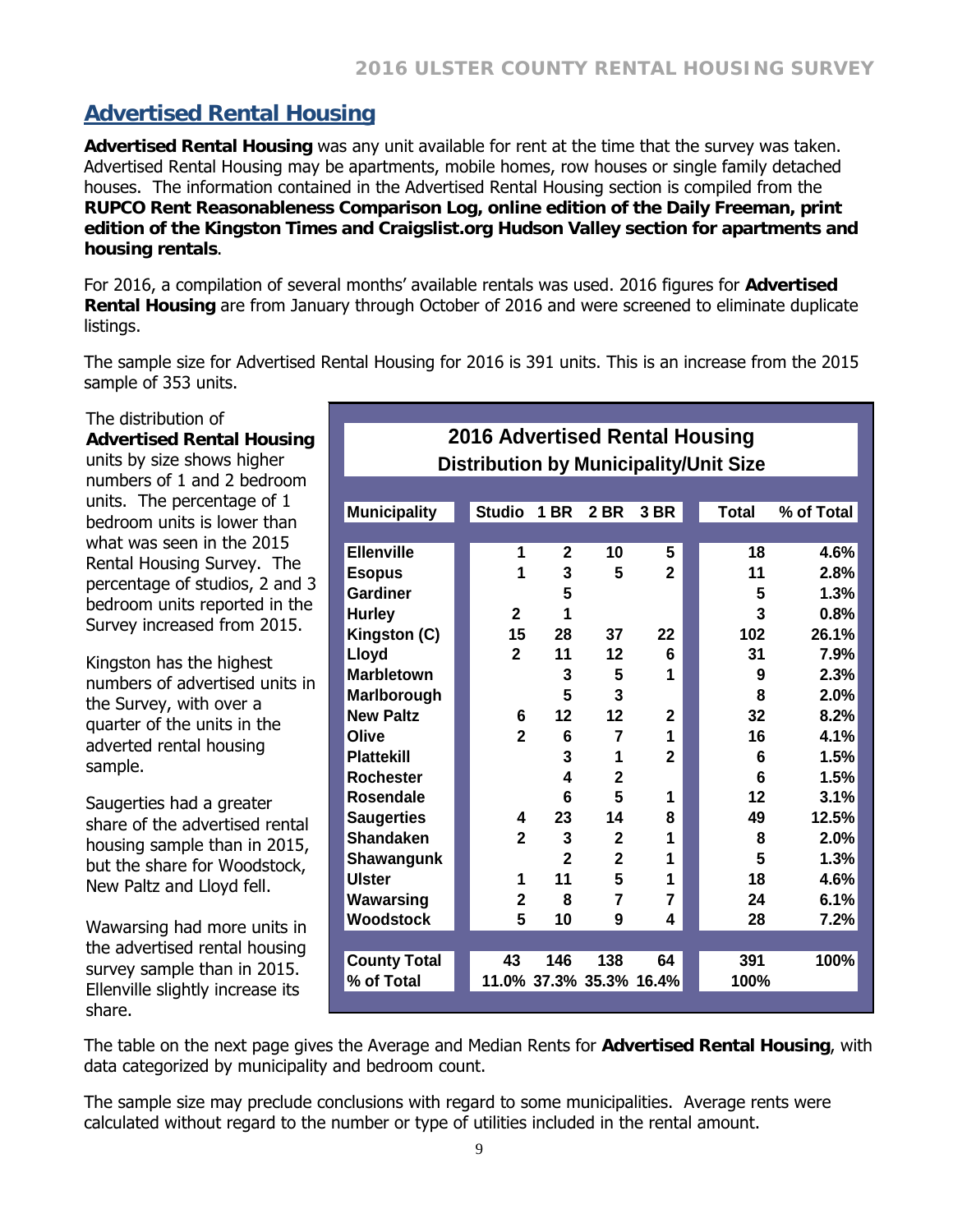| <b>Advertised Apartments</b><br>2016 Average and Median Rent by Municipality / Unit Size |         |           |                |           |             |                            |                        |  |  |  |  |
|------------------------------------------------------------------------------------------|---------|-----------|----------------|-----------|-------------|----------------------------|------------------------|--|--|--|--|
|                                                                                          |         |           |                |           |             |                            |                        |  |  |  |  |
| <b>Municipality</b>                                                                      | # Units |           | <b>Studios</b> |           | <b>1 BR</b> | 2 BR                       | 3 BR                   |  |  |  |  |
|                                                                                          |         | Avg       | Median         | Avg       | Median      | Median<br>Avg              | Median<br>Avg          |  |  |  |  |
|                                                                                          |         |           |                |           |             |                            |                        |  |  |  |  |
| <b>Ellenville</b>                                                                        | 18      | \$<br>500 | \$<br>500      | \$<br>775 | \$<br>775   | \$<br>\$<br>920<br>940     | \$1.168<br>\$1.150     |  |  |  |  |
| <b>Esopus</b>                                                                            | 11      | \$<br>775 | \$<br>775      | 750<br>\$ | 750<br>\$   | \$1.100<br>\$1.100         | \$1,335<br>\$<br>1,335 |  |  |  |  |
| Gardiner                                                                                 | 5       |           |                | \$<br>920 | 950<br>\$   |                            |                        |  |  |  |  |
| Hurley                                                                                   | 3       | \$<br>650 | 650<br>S       | \$<br>850 | \$<br>850   |                            |                        |  |  |  |  |
| Kingston (C)                                                                             | 102     | \$<br>704 | 725<br>\$      | \$<br>807 | 813<br>\$   | \$<br>997<br>950<br>\$     | \$<br>1.149<br>\$1,150 |  |  |  |  |
| Llovd                                                                                    | 31      | \$<br>750 | \$<br>750      | \$<br>936 | 925<br>\$   | \$<br>1.133<br>\$<br>1,150 | \$<br>1.448<br>\$1.475 |  |  |  |  |
| Marbletown                                                                               | 9       |           |                | 850<br>\$ | \$<br>775   | \$<br>1.096<br>\$<br>975   | \$<br>1,100<br>\$1,100 |  |  |  |  |
| Marlborough                                                                              | 8       |           |                | \$<br>941 | 985<br>\$   | 1.248<br>1.295<br>\$<br>\$ |                        |  |  |  |  |
| <b>New Paltz</b>                                                                         | 32      | \$<br>783 | \$<br>763      | \$<br>987 | \$<br>980   | \$<br>\$<br>1.393<br>1.323 | \$<br>1.750<br>\$1.750 |  |  |  |  |
| Olive                                                                                    | 16      | \$<br>575 | \$<br>575      | \$<br>804 | \$<br>800   | \$<br>1.021<br>\$<br>1.025 | 1.100<br>\$1,100<br>\$ |  |  |  |  |
| <b>Plattekill</b>                                                                        | 6       |           |                | \$<br>833 | 825<br>\$   | 950<br>\$<br>\$<br>950     | 1.413<br>\$<br>\$1.413 |  |  |  |  |
| Rochester                                                                                | 6       |           |                | 813<br>\$ | 825<br>\$   | \$<br>813<br>813<br>\$     | \$<br>1,100<br>\$1,100 |  |  |  |  |
| Rosendale                                                                                | 12      |           |                | \$<br>833 | 838<br>\$   | \$<br>950<br>939<br>\$     |                        |  |  |  |  |
| <b>Saugerties</b>                                                                        | 49      | \$<br>731 | \$<br>738      | \$<br>790 | 800<br>\$   | \$<br>898<br>\$<br>863     | \$<br>1.206<br>\$1,200 |  |  |  |  |
| Shandaken                                                                                | 8       | \$<br>583 | \$<br>583      | \$<br>775 | 775<br>\$   | \$<br>875<br>\$<br>875     | 1.050<br>\$1,050<br>\$ |  |  |  |  |
| Shawangunk                                                                               | 5       |           |                | \$<br>795 | 795<br>\$   | \$<br>875<br>\$<br>875     | \$<br>1.100            |  |  |  |  |
| Ulster                                                                                   | 18      | \$<br>650 | 650<br>S       | \$<br>789 | 750<br>\$   | \$<br>1.129<br>\$<br>1.199 | 1.500<br>\$1.500<br>S  |  |  |  |  |
| Wawarsing                                                                                | 24      | \$<br>625 | \$<br>625      | \$<br>766 | \$<br>725   | \$<br>891<br>890<br>\$     | 1,164<br>\$1.100<br>\$ |  |  |  |  |
| Woodstock                                                                                | 28      | \$<br>785 | \$<br>760      | \$<br>843 | 975<br>\$   | \$<br>\$1,200<br>1,114     | \$<br>1,459<br>\$1,450 |  |  |  |  |
|                                                                                          |         |           |                |           |             |                            |                        |  |  |  |  |
| <b>Ulster County</b>                                                                     | 391     | \$<br>707 | \$<br>725      | \$<br>837 | 825<br>\$   | \$1,034<br>975<br>\$       | \$<br>1,240<br>\$1.200 |  |  |  |  |

|                                          |                |          |                |          |             | <b>Advertised Apartments</b> |    |          |      |          |    |          |    |          |    |          |  |
|------------------------------------------|----------------|----------|----------------|----------|-------------|------------------------------|----|----------|------|----------|----|----------|----|----------|----|----------|--|
| <b>Average and Median Rent Over Time</b> |                |          |                |          |             |                              |    |          |      |          |    |          |    |          |    |          |  |
|                                          |                |          |                |          |             |                              |    |          |      |          |    |          |    |          |    |          |  |
| <b>Unit Size</b>                         | <b>Studio</b>  |          |                |          | <b>1 BR</b> |                              |    |          |      | 2 BR     |    |          |    | 3 BR     |    |          |  |
| Year                                     | Median<br>Avg. |          | Median<br>Avg. |          |             | Median<br>Avg.               |    |          | Avg. |          |    | Median   |    |          |    |          |  |
|                                          |                |          |                |          |             |                              |    |          |      |          |    |          |    |          |    |          |  |
| 2001                                     | \$             | 500      | \$             | 475      | \$          | 585                          | \$ | 600      | \$   | 728      | \$ | 740      | \$ | 880      | \$ | 816      |  |
| 2002                                     | \$             | 575      | \$             | 575      | \$          | 612                          | S  | 600      | \$   | 821      | \$ | 725      | \$ | 867      | \$ | 875      |  |
| 2004                                     | \$             | 493      | \$             | 500      | \$          | 624                          | \$ | 613      | \$   | 767      | \$ | 763      | \$ | 951      | \$ | 925      |  |
| 2005                                     | \$             | 552      | \$             | 575      | \$          | 621                          | \$ | 650      | \$   | 751      | \$ | 750      | \$ | 1,030    | \$ | 1,050    |  |
| 2006                                     | \$             | 530      | \$             | 530      | \$          | 665                          | \$ | 680      | \$   | 939      | \$ | 850      | \$ | 1.100    | \$ | 1,175    |  |
| 2007                                     | \$             | 625      | \$             | 625      | \$          | 695                          | \$ | 700      | \$   | 843      | \$ | 850      | \$ | 1.074    | \$ | 1,090    |  |
| 2008                                     | \$             | 508      | \$             | 513      | \$          | 713                          | \$ | 750      | \$   | 857      | \$ | 850      | \$ | 1,101    | S  | 1,100    |  |
| 2009                                     | \$             | 578      | \$             | 575      | \$          | 724                          | \$ | 700      | \$   | 857      | \$ | 850      | \$ | 1.054    | \$ | 1,000    |  |
| 2010                                     | \$             | 572      | \$             | 550      | \$          | 743                          | \$ | 750      | \$   | 886      | \$ | 875      | \$ | 1.071    | \$ | 1.100    |  |
| 2011                                     | \$             | 591      | \$             | 563      | \$          | 726                          | \$ | 725      | \$   | 885      | \$ | 875      | \$ | 1,074    | \$ | 1,100    |  |
| 2014                                     | \$             | 752      | \$             | 743      | \$          | 871                          | \$ | 850      | \$   | 949      | \$ | 850      | \$ | 1.203    | \$ | 1.200    |  |
| 2015                                     | \$             | 795      | \$             | 775      | \$          | 896                          | \$ | 850      | \$   | 1.095    | \$ | 1.050    | \$ | 1.334    | \$ | 1,300    |  |
| 2016                                     | \$             | 707      | \$             | 725      | \$          | 837                          | \$ | 825      | \$   | 1,034    | \$ | 975      | \$ | 1,240    | \$ | 1,200    |  |
|                                          |                |          |                |          |             |                              |    |          |      |          |    |          |    |          |    |          |  |
| % Chg. '15 - '16                         |                | $-11.1%$ |                | $-6.5%$  |             | $-6.6%$                      |    | $-2.9%$  |      | $-5.6%$  |    | $-7.1%$  |    | $-7.0%$  |    | $-7.7%$  |  |
| % Chg. '06 - '16                         |                | 33.4%    |                | 36.8%    |             | 25.9%                        |    | 21.3%    |      | 10.1%    |    | 14.7%    |    | 12.7%    |    | 2.1%     |  |
| % Chg. '01 - '16                         |                | 41.4%    |                | 52.6%    |             | 43.1%                        |    | 37.5%    |      | 42.0%    |    | 31.8%    |    | 40.9%    |    | 47.1%    |  |
|                                          |                |          |                |          |             |                              |    |          |      |          |    |          |    |          |    |          |  |
| 2016 \$ Required<br>w/out Rent Burden    |                | \$28,280 |                | \$29,000 |             | \$33,480                     |    | \$33,000 |      | \$41,360 |    | \$39,000 |    | \$49,600 |    | \$48,000 |  |
|                                          |                |          |                |          |             |                              |    |          |      |          |    |          |    |          |    |          |  |

Advertised rents for each of the four types of units dropped from 2015 to 2016. The long-term trend still has rents increasing, particularly for studios, one- and two-bedroom units.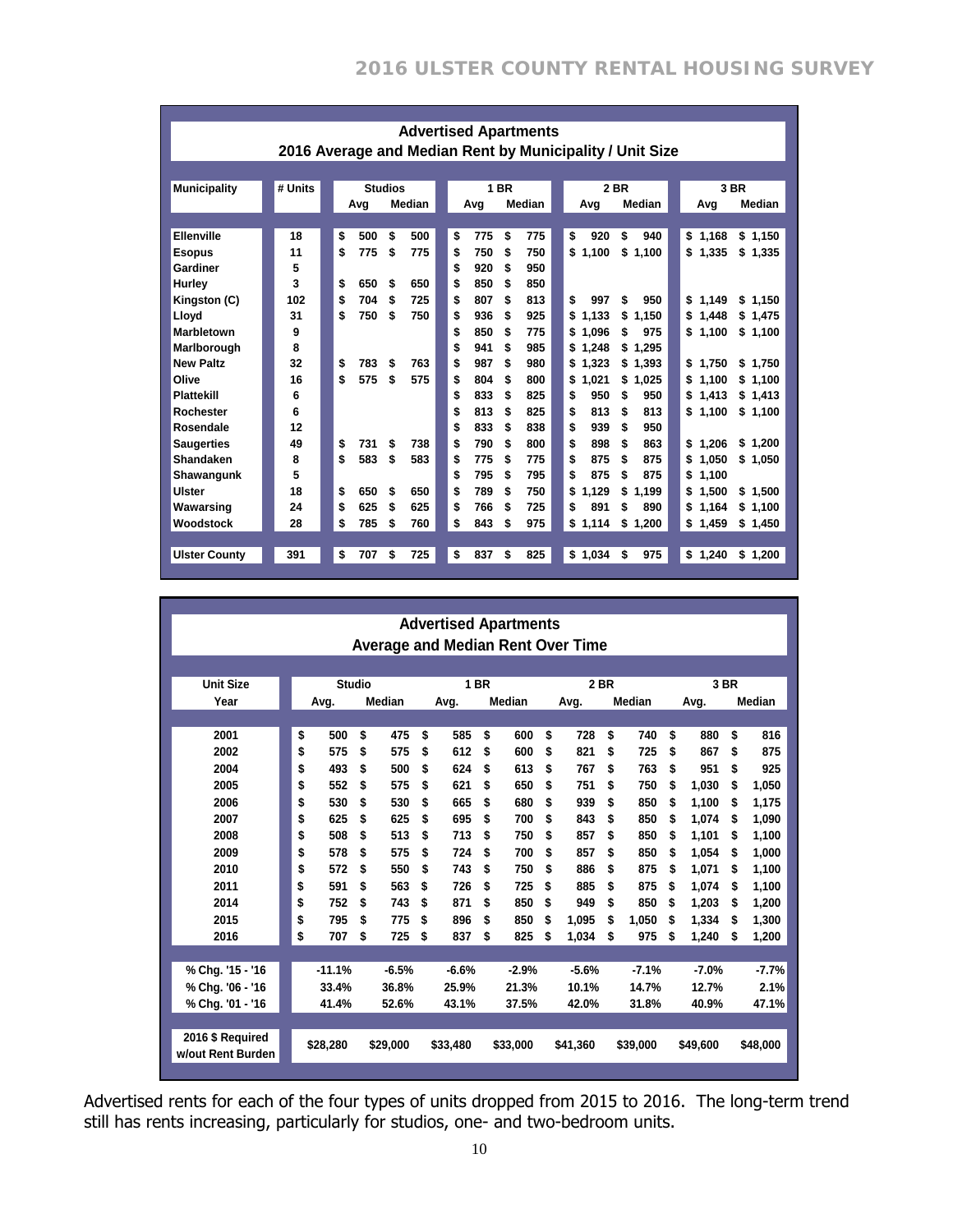### **Subsidized Housing**

**Subsidized Housing** is rental housing that receives the benefit from any of the various types of governmental support in the construction, purchase or rehabilitation of buildings that will house persons with income limitations. Rents are restricted by the income levels of the occupants.

| <b>2017 Subsidized Apartments</b><br><b>Sample by Municipality / Unit Size</b> |               |        |          |                |              |             |               |                             |
|--------------------------------------------------------------------------------|---------------|--------|----------|----------------|--------------|-------------|---------------|-----------------------------|
| <b>Municipality</b>                                                            | <b>Studio</b> | 1 Bdrm | 2 Bdrm   | 3 Bdrm         | 4 Bdrm       | 5 Bdrm      | <b>Totals</b> | Units for<br><b>Seniors</b> |
| <b>Ellenville</b>                                                              | 0             | 206    | 17       | 15             | $\mathbf{0}$ | $\mathbf 0$ | 238           | 204                         |
| <b>Esopus</b>                                                                  | $\bf{0}$      | 59     | 21       | $\mathbf{0}$   | O            | 0           | 80            | 80                          |
| Kingston                                                                       | 195           | 257    | 157      | 91             | 12           | 5           | 717           | 236                         |
| Lloyd                                                                          | 0             | 51     | $\bf{0}$ | 0              | 0            | 0           | 51            | 51                          |
| Marlborough                                                                    | 0             | 113    | 0        | 0              | 0            | 0           | 113           | 113                         |
| Olive                                                                          | 0             | 19     | $\bf{0}$ | 0              | U            | 0           | 19            | 19                          |
| <b>Rochester</b>                                                               | 0             | 0      | 9        | 0              | U            | 0           | 9             | 0                           |
| Rosendale                                                                      | 0             | 40     | 0        | 0              | 0            | 0           | 40            | 40                          |
| <b>Saugerties</b>                                                              | 31            | 83     | 8        | $\overline{2}$ | 0            | 0           | 124           | 122                         |
| <b>Shandaken</b>                                                               | 0             | 24     | $\bf{0}$ | 0              | 0            | 0           | 24            | 24                          |
| Shawangunk                                                                     | 0             | 24     | $\Omega$ | O              | U            | 0           | 24            | 24                          |
| <b>Ulster</b>                                                                  | 0             | 265    | 34       | $\overline{2}$ | 0            | 0           | 301           | 248                         |
| <b>Woodstock</b>                                                               | $\bf{0}$      | 48     | 16       | 12             | 0            | 0           | 76            | 44                          |
| <b>Grand Total</b>                                                             | 226           | 1,189  | 262      | 122            | 12           | 5           | 1,816         | 1,205                       |

The response rate for the subsidized housing portion of the 2016 Rental Survey was 89.74%, with 35 responses for 39 different properties. Of the properties that reported how much rent they collect, eight reported 30% of a renter's adjusted gross income, and two reported 33.33%

Ten properties reported using income limits to determine who could be a resident. At these properties, rent charged is a function of gross income after deductions and apartment type. Most units in these properties had income limits of \$31,920 for one person and \$36,480 for two people. Also frequently reported were units with an income limit of \$26,600 for one person and \$30,400 for two people. Less frequent were units below these ranges. Several units were available with an income limit \$15,960 for one person and \$18,240 for two people. Households with more than two people had higher limits.

To determine which households qualify to live at a property, ten respondents reported using a percentage of Ulster County's Area Median Income (AMI) as determined by the U.S. Department of Housing and Urban Development (HUD). Ulster County's AMI in 2016 was \$75,900. Properties had rental units available where the maximum income could be 30%, 40%, 50%, 60% or 80% of AMI. Nearly half of these units (114 out 233) were for households at 50% AMI. HUD's Income Limits and AMI data are available at: https://www.huduser.gov/portal/datasets/il.html

Subsidized senior housing has minimum-age requirements of 55 or 62 years old, but often allows younger, disabled individuals. Subsidized senior housing in Ulster County has waiting lists, so it has become customary to apply ahead of time and new projects generally choose occupants via a lottery.